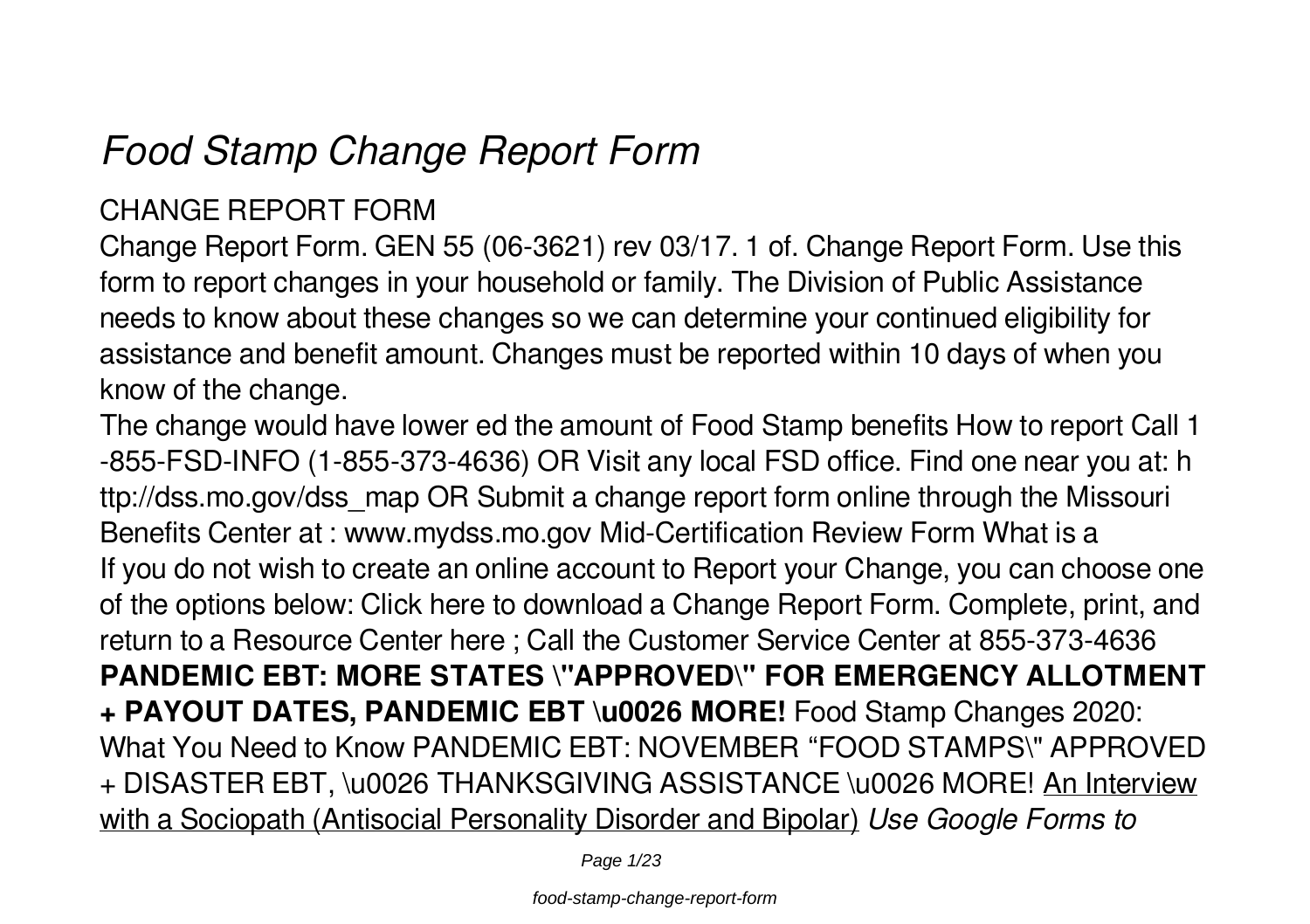*Create a Tracking Log* Yuval Noah Harari on The Story of Sapiens, The Power of Awareness, and More | *America's Great Divide, Part 1 (full film) | FRONTLINE Excel VBA Introduction Part 47.2 - Scraping Website Tables and Clicking Links* Physical and Chemical Changes**TANF, Cash Assistance, and How Work Requirements Effect Poverty Relief** *Why proposed changes to food stamps program could make \"the poor more poor\"* Selling food stamp benefits *Your Texas Benefits Clerk Video*

The single biggest reason why start-ups succeed | Bill Gross*How to Create Your First Report in Jaspersoft Studio* The Hindu Analysis | 31st October | Live on Unacademy CATalyst | By Abhilasha Swarup | CAT 2020 House Impeachment Inquiry Hearing – Feldman, Karlan, Gerhardt \u0026 Turley Testimony *Food Stamp Changes in Georgia During Covid-19 Crisis EXPERT SERIES:\"Can Diet \u0026 Lifestyle Changes Prevent \u0026 Reverse Alzheimer's?\"Dr. Ornish \u0026 Dr. Barnard* **FA-2: Top Line Analysis** Food Stamp Change Report Form

FSP-922 (Rev. 5/10) (Page 1) CHANGE REPORT FORM FOR FOOD STAMP NON-SIMPLIFIED REPORTING CASES. This form is to be used to notify your food stamp office of any changes in your household's circumstances. You can also call

to report changes. YOU MUST

REPORT THE FOLLOWING CHANGES WITHIN 10 DAYS OF FINDING OUT ABOUT **THEM**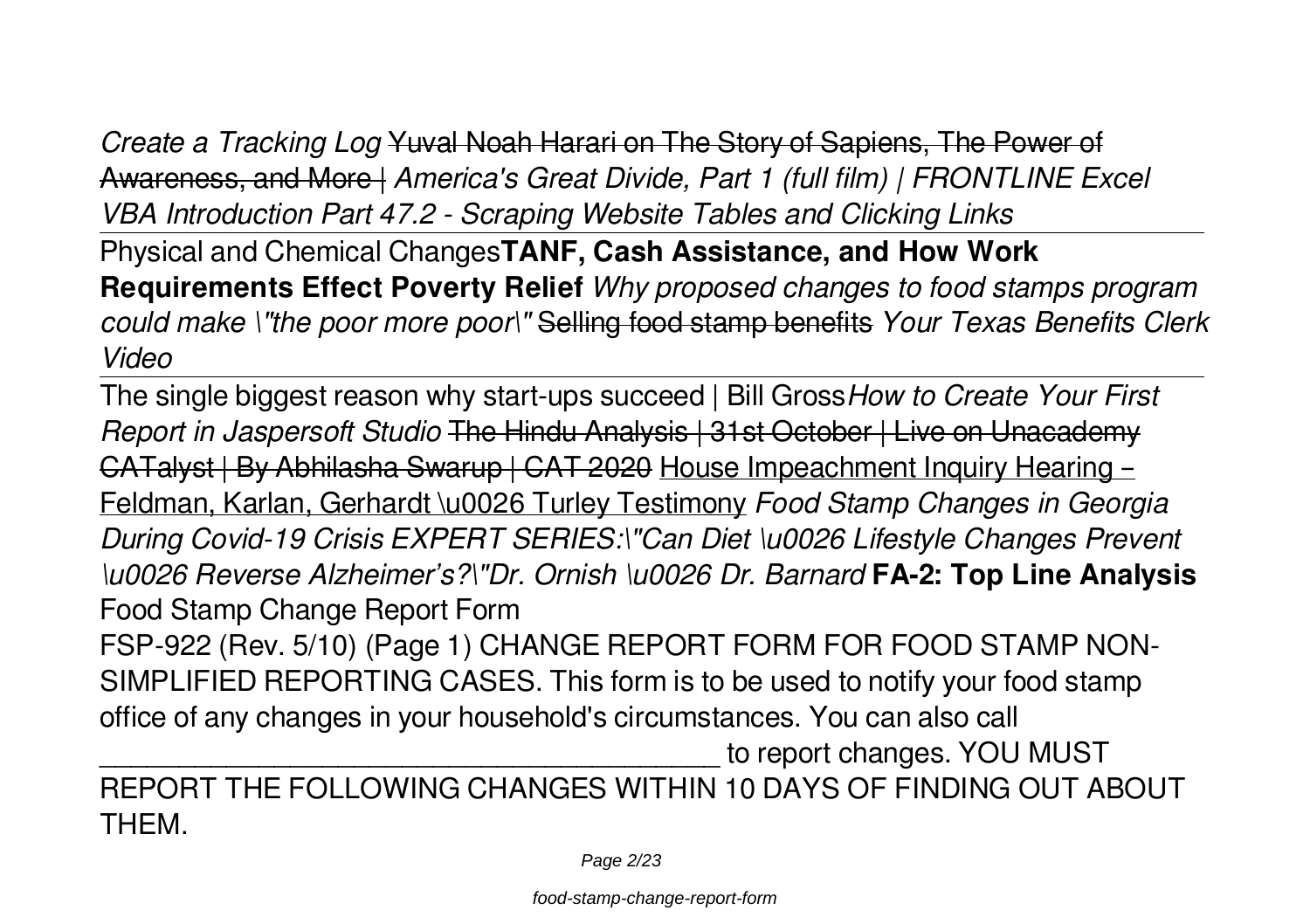CHANGE REPORT FORM FOR FOOD STAMP NON-SIMPLIFIED REPORTING ... FOOD STAMP CHANGE REPORT FORM. LDSS-3151(Rev. 9/01) PAGE 1. NEW YORK STATE OFFICE OF TEMPORARY AND DISABILITY ASSISTANCE CASE NUMBER. FOOD STAMP CHANGE REPORT FORM. (Please Print Clearly) YOUR RESPONSIBILITY TO REPORT CHANGES. YOU MUST REPORT ANY CHANGES IN YOUR CIRCUMSTANCESDATE: ACCORDING TO THE RULES LISTED BELOW:

#### FOOD STAMP CHANGE REPORT FORM

The change would have lower ed the amount of Food Stamp benefits How to report Call 1 -855-FSD-INFO (1-855-373-4636) OR Visit any local FSD office. Find one near you at: h ttp://dss.mo.gov/dss\_map OR Submit a change report form online through the Missouri Benefits Center at : www.mydss.mo.gov Mid-Certification Review Form What is a

#### How Food Stamp Customers Report Changes

How to use this form • Use this form to report changes for Supplemental Nutrition Assistance Program (SNAP) food benefits, Temporary Assistance for Needy Families (TANF) cash and medical. • Attach proof of income changes. • Complete only the parts that describe your changes. • Sign and date the form. If a change affects your benefits, the Department of Human Services (DHS) will send you a notice.We usually

Page 3/23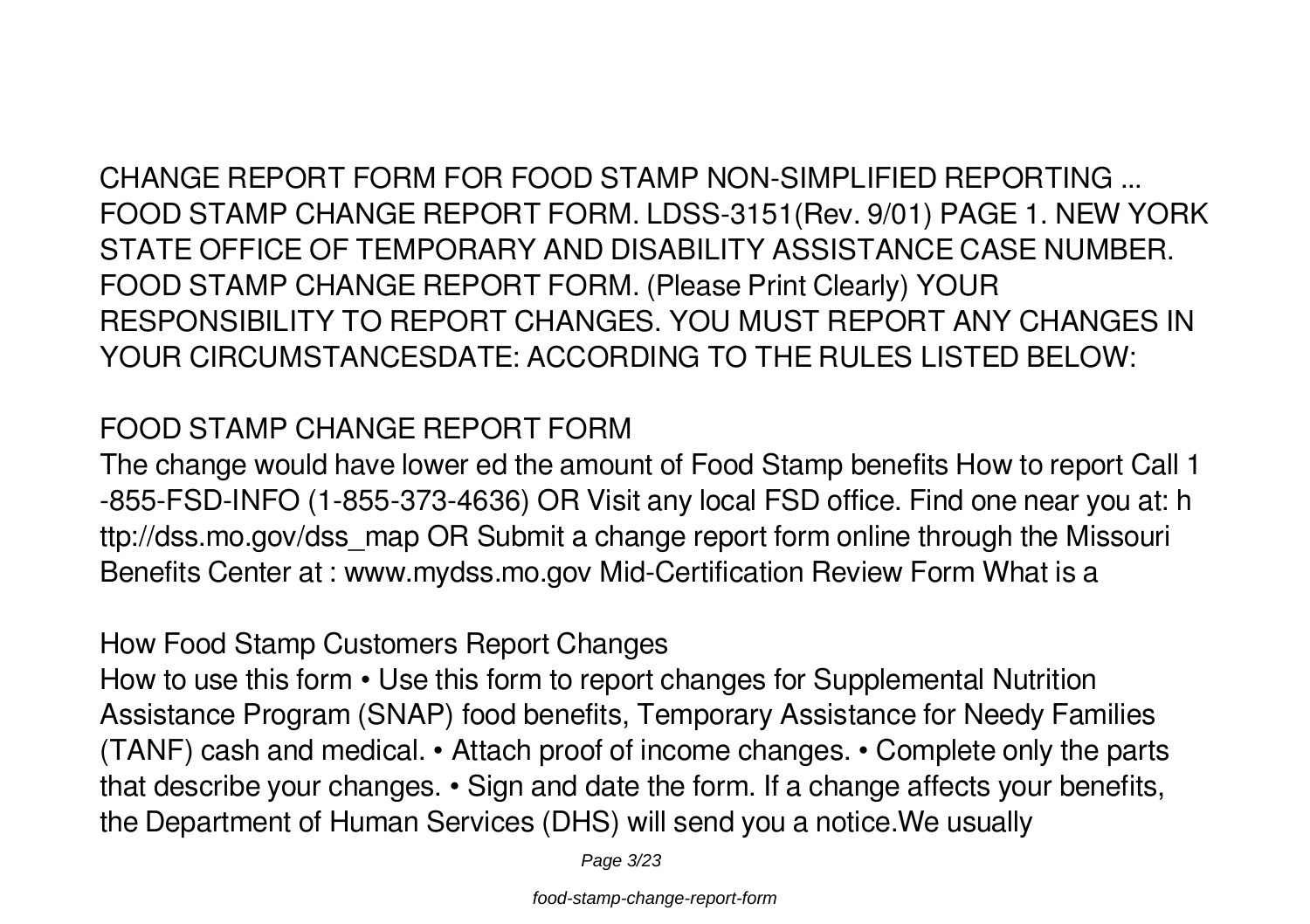Change Report - Oregon DHS Applications home Change Report Form To utilize the full functionality of a fillable PDF file, you must download the form, and fill in the form fields using your default browser. Media

Change Report Form | mydss.mo.gov

There are 2 ways to report a change: You can report it over the phone which is the most direct way to get the change processed. However, there are very long wait times and it may be difficult to...

Reporting Changes In Your Situation - Florida Food Stamp ...

You can report changes in the following ways: On-line at Health-e-Arizona Plus (HEAplus) for Medical Assistance. On-line at MyFamilyBenefits for Nutrition and Cash Assistance. By calling 1-855-432-7587 or 1-855-HEAplus. By completing the Change Report form and mailing, faxing, or submitting it to your local DES office.

Change Report for Nutrition, Cash, and Medical Assistance ...

If you do not wish to create an online account to Report your Change, you can choose one of the options below: Click here to download a Change Report Form. Complete, print, and return to a Resource Center here ; Call the Customer Service Center at 855-373-4636

Page 4/23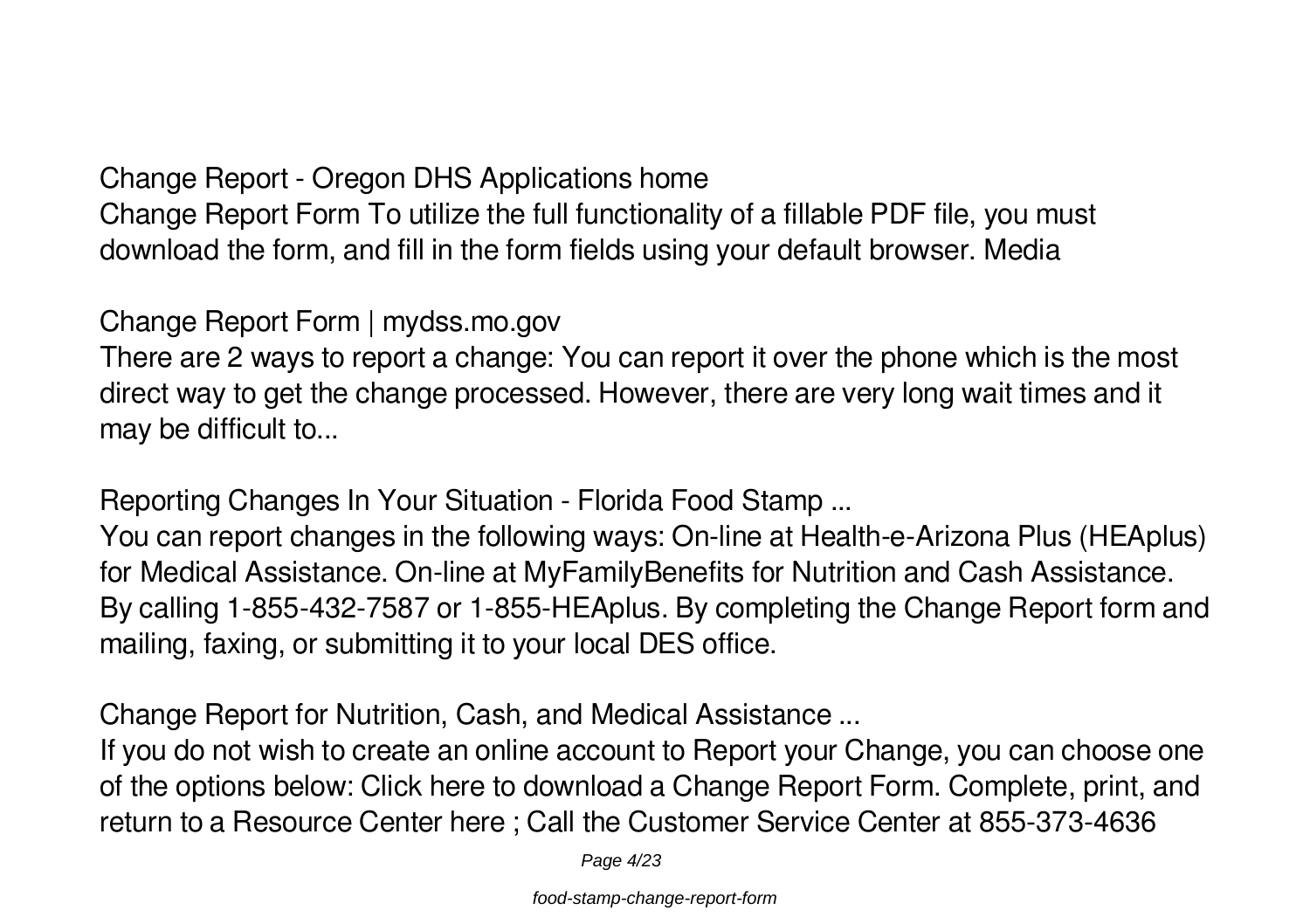Welcome to Benefit Change Reporting - Missouri Change Report (412 KB) UPDATED 05/06/19; Bureau of Economic Security Forms UPDATED 04/18/19; Senior Citizens Aging Services FY-2015 Intake, Profile and Referral (IPR)Form Updated 02/04/2015(342KB) Senior Citizens Aging Services FY-2015 Intake, Profile and Referral (IPR) Record Change and Service Update Form (70KB)

Forms from the Department of Public Health and Social Services Change Report (Spanish) (HS-2302sp) - Instructions Change Report (Arabic) (HS-2302a) - Instructions Change Report (Somali) HS-2302s) - Instructions. Families First Program Waiver of Hearing and Disqualification Consent Agreement (HS-3113) - Instructions ... hs-SSBG Monthly Services Report Form - instructions SUMMER FOOD SERVICE PROGRAM.

Forms and Applications - Tennessee

You may use this form to report the following changes in your household's circumstances. SUPPLEMENTAL NUTRITION ASSISTANCE PROGRAM ONLY **[7]** You must report changes in your total household income when it exceeds the limit for your household size. You do not have to report changes in your TEA benefit amount

Page 5/23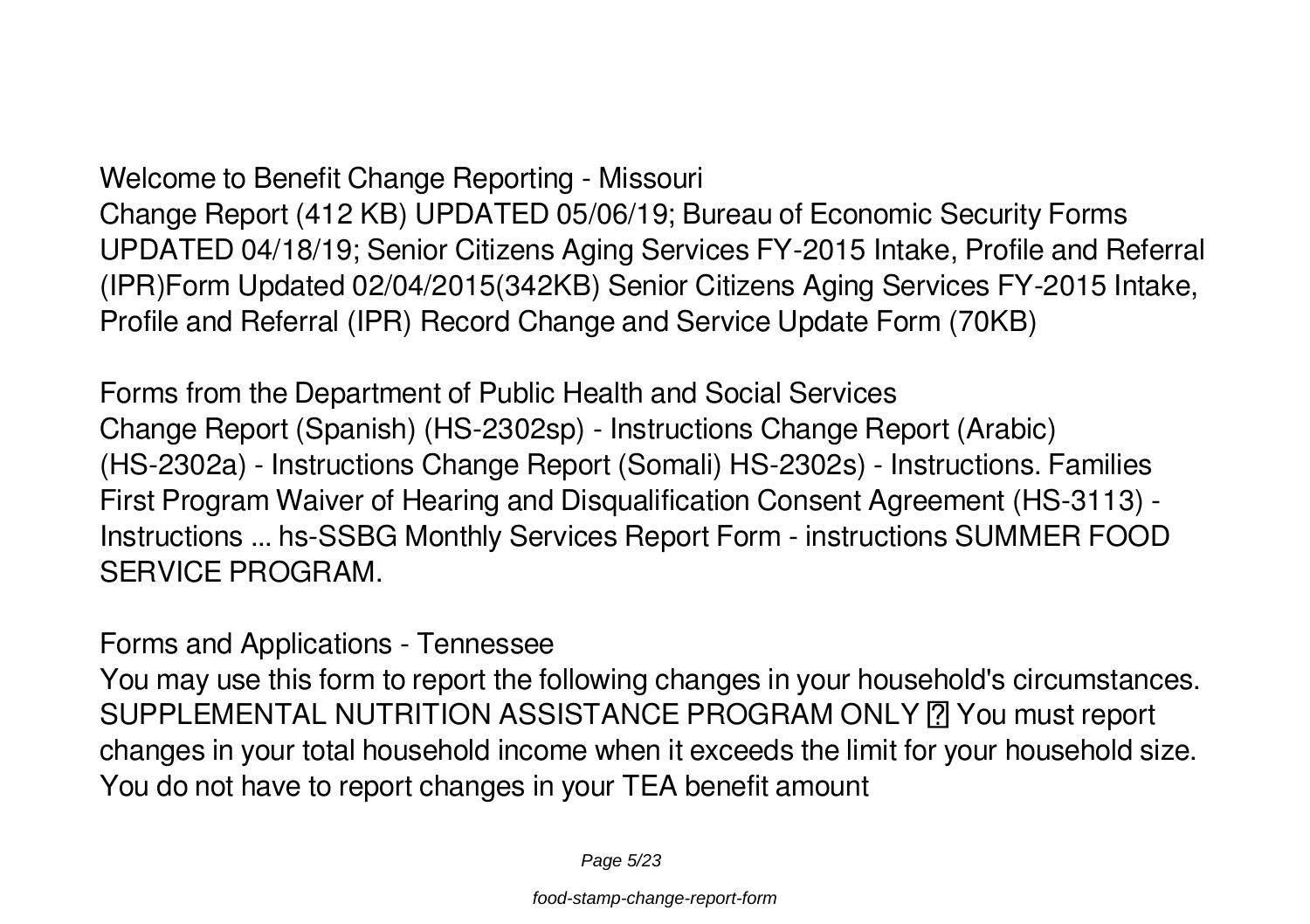Change Report Form - AR Human Services CHANGE REPORT FORMOFFICE USE ONLY – DATE STAMP. Name: Case No: Address: Phone numbers where you can be reachedCity/State/Zip: Home: Other: Food assistance households only have to report a change when the total monthly gross income exceeds 130% of the Federal Poverty Level for the household size and when work hours of able bodied adults fall below 20 hours per week when averaged monthly.

#### CHANGE REPORT FORM

change report form (please print clearly) you must report any changes in your circumstances. date: \_\_\_\_\_ according to the rules listed below. complete this form and mail to: to: address: local district name, address and telephone number: your responsibility to report changes . please read the questions and rules carefully.

Supplemental Nutrition Assistance Program (SNAP) Change ...

Dphss guam. Fill out, securely sign, print or email your Change Report Form Final - Department of Public Health and Social ... - dphss guam instantly with SignNow. The most secure digital platform to get legally binding, electronically signed documents in just a few seconds. Available for PC, iOS and Android. Start a free trial now to save yourself time and money!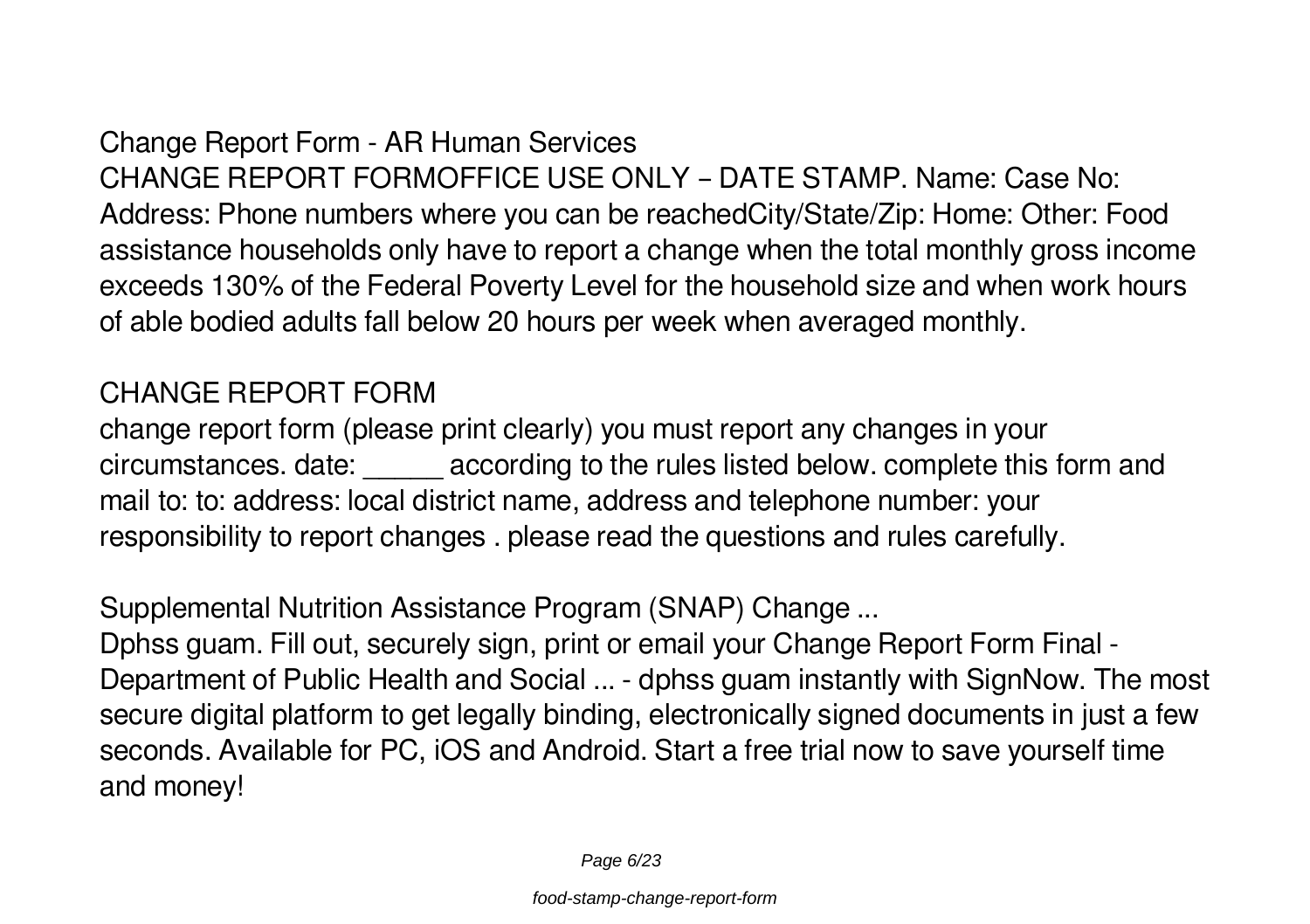Dphss guam - Fill Out and Sign Printable PDF Template ...

Change Report Form. GEN 55 (06-3621) rev 03/17. 1 of. Change Report Form. Use this form to report changes in your household or family. The Division of Public Assistance needs to know about these changes so we can determine your continued eligibility for assistance and benefit amount. Changes must be reported within 10 days of when you know of the change.

Change Report Form - DPAweb

DHS 0852 (10/18) Page 2, Can use prior version I must return this information to get benefits. I can talk to my worker or a person in charge if I have questions about this form. I register for the Oregon Food Stamp Employment Transition (OFSET) program all people in my household who want food benefits. My answers on this form will affect my benefits.This information may cause my benefits to go ...

Interim Change Report For Supplemental Nutrition ...

Alabama food stamp application pdf. Fill out, securely sign, print or email your six month report form for food stamps alabama instantly with SignNow. The most secure digital platform to get legally binding, electronically signed documents in just a few seconds. Available for PC, iOS and Android. Start a free trial now to save yourself time and money!

Page 7/23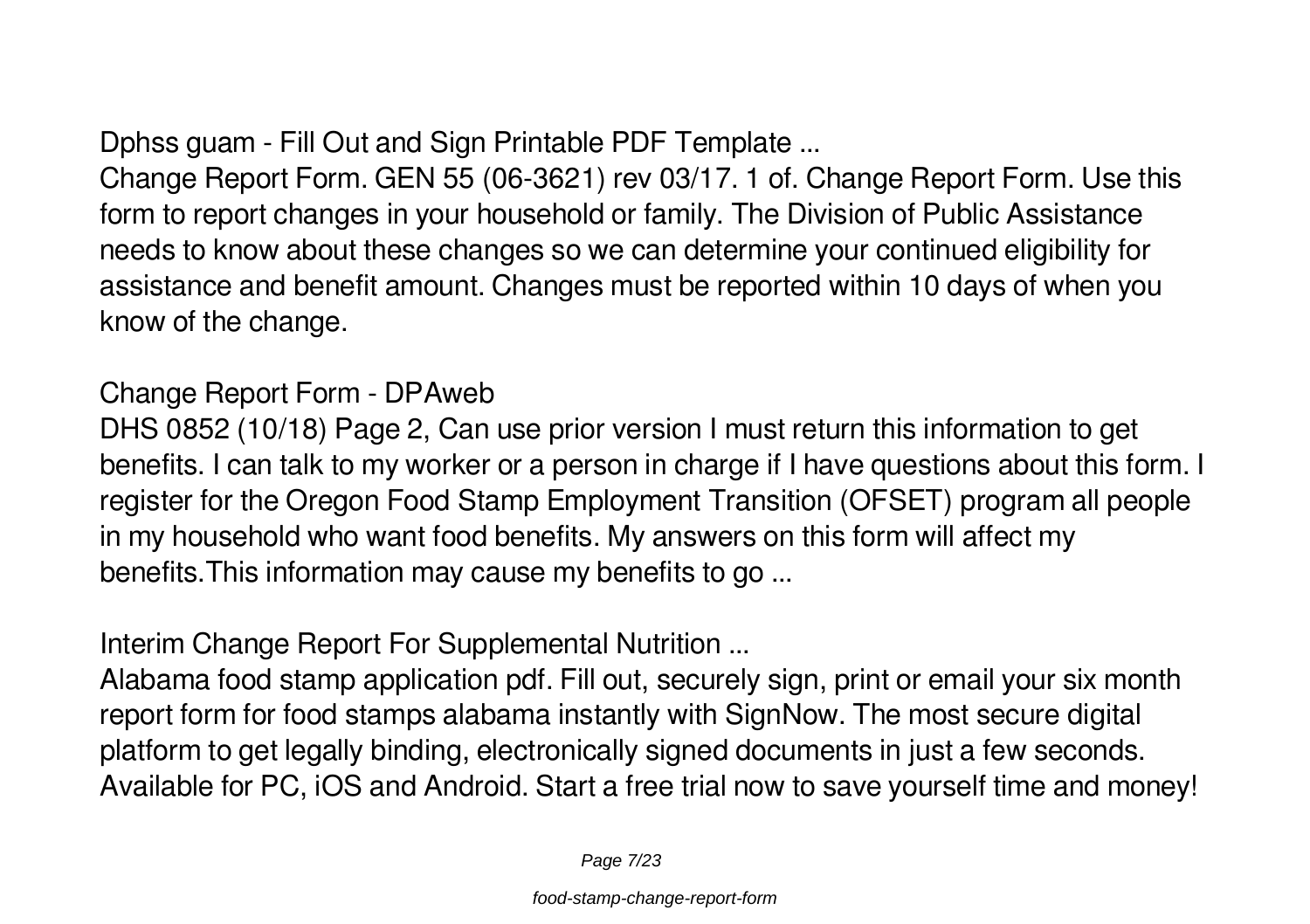Alabama food stamp application pdf - Fill Out and Sign ...

You should touch base with your local food stamp office as soon as possible when changes occur, and some states even set deadlines. Households have 10 days to report most changes in New York City and Oregon, but some minor changes can wait and simply be reported at the time you recertify, which is usually annually.

Dphss guam - Fill Out and Sign Printable PDF Template ... FSP-922 (Rev. 5/10) (Page 1) CHANGE REPORT FORM FOR FOOD STAMP NON-SIMPLIFIED REPORTING CASES. This form is to be used to notify your food stamp office of any changes in your household's circumstances. You can also call to report changes. YOU MUST REPORT THE FOLLOWING CHANGES WITHIN 10 DAYS OF FINDING OUT ABOUT THEM.

Change Report - Oregon DHS Applications home

*Reporting Changes In Your Situation - Florida Food Stamp ... FOOD STAMP CHANGE REPORT FORM Change Report Form - AR Human Services*

Page 8/23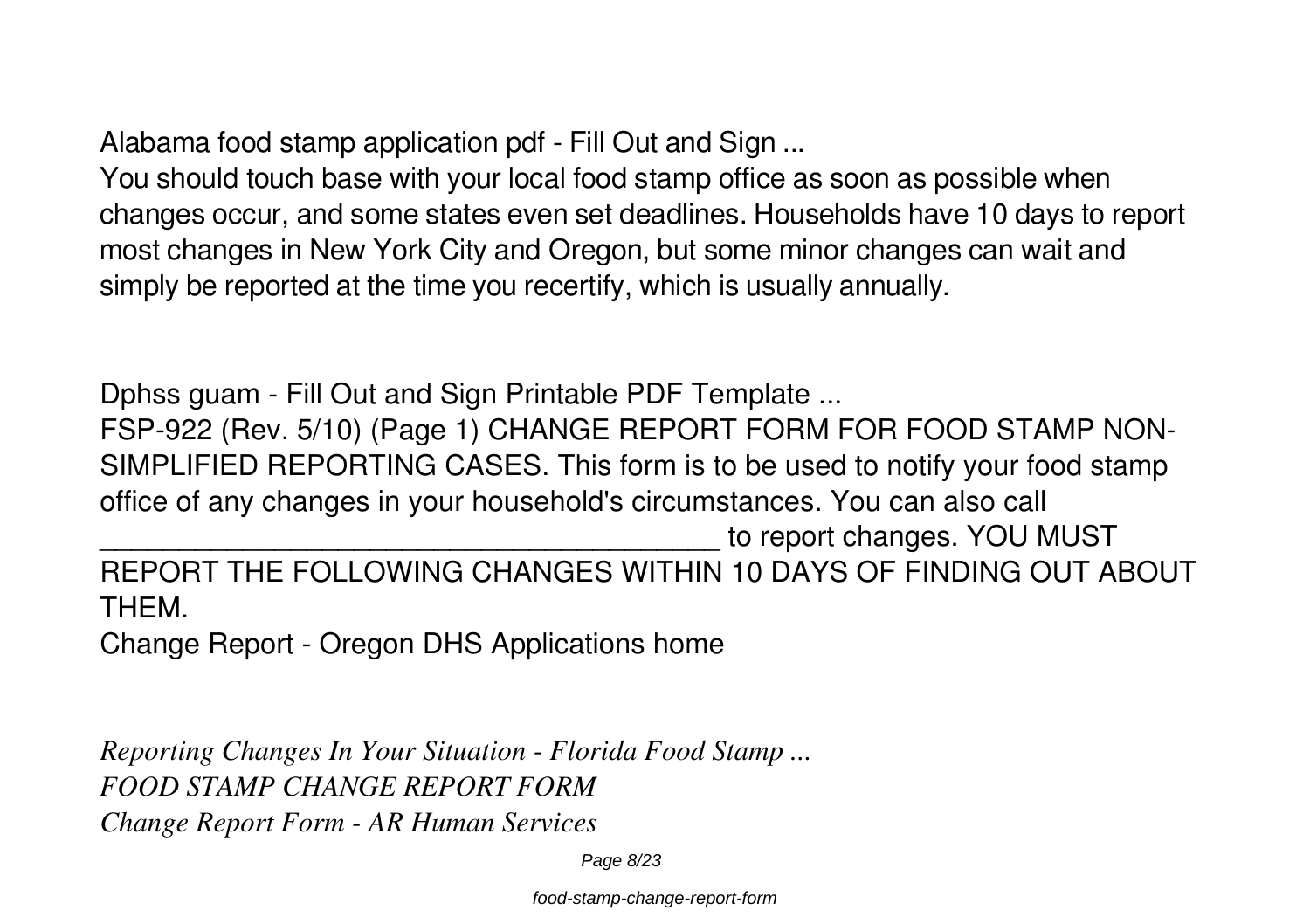*PANDEMIC EBT: MORE STATES \"APPROVED\" FOR EMERGENCY ALLOTMENT + PAYOUT DATES, PANDEMIC EBT \u0026 MORE! Food Stamp Changes 2020: What You Need to Know PANDEMIC EBT: NOVEMBER "FOOD STAMPS\" APPROVED + DISASTER EBT, \u0026 THANKSGIVING ASSISTANCE \u0026 MORE! An Interview with a Sociopath (Antisocial Personality Disorder and Bipolar) Use Google Forms to Create a Tracking Log Yuval Noah Harari on The Story of Sapiens, The Power of Awareness, and More | America's Great Divide, Part 1 (full film) | FRONTLINE Excel VBA Introduction Part 47.2 - Scraping Website Tables and Clicking Links*

*Physical and Chemical ChangesTANF, Cash Assistance, and How Work Requirements Effect Poverty Relief Why proposed changes to food stamps program could make \"the poor more poor\" Selling food stamp benefits Your Texas Benefits Clerk Video*

*The single biggest reason why start-ups succeed | Bill GrossHow to Create Your First Report in Jaspersoft Studio The Hindu Analysis | 31st October | Live on Unacademy CATalyst | By Abhilasha Swarup | CAT 2020 House Impeachment Inquiry Hearing – Feldman, Karlan, Gerhardt \u0026 Turley Testimony Food Stamp Changes in Georgia During Covid-19 Crisis EXPERT SERIES:\"Can Diet \u0026 Lifestyle Changes Prevent \u0026 Reverse Alzheimer's?\"Dr. Ornish \u0026 Dr. Barnard FA-2: Top Line Analysis Food Stamp Change Report Form*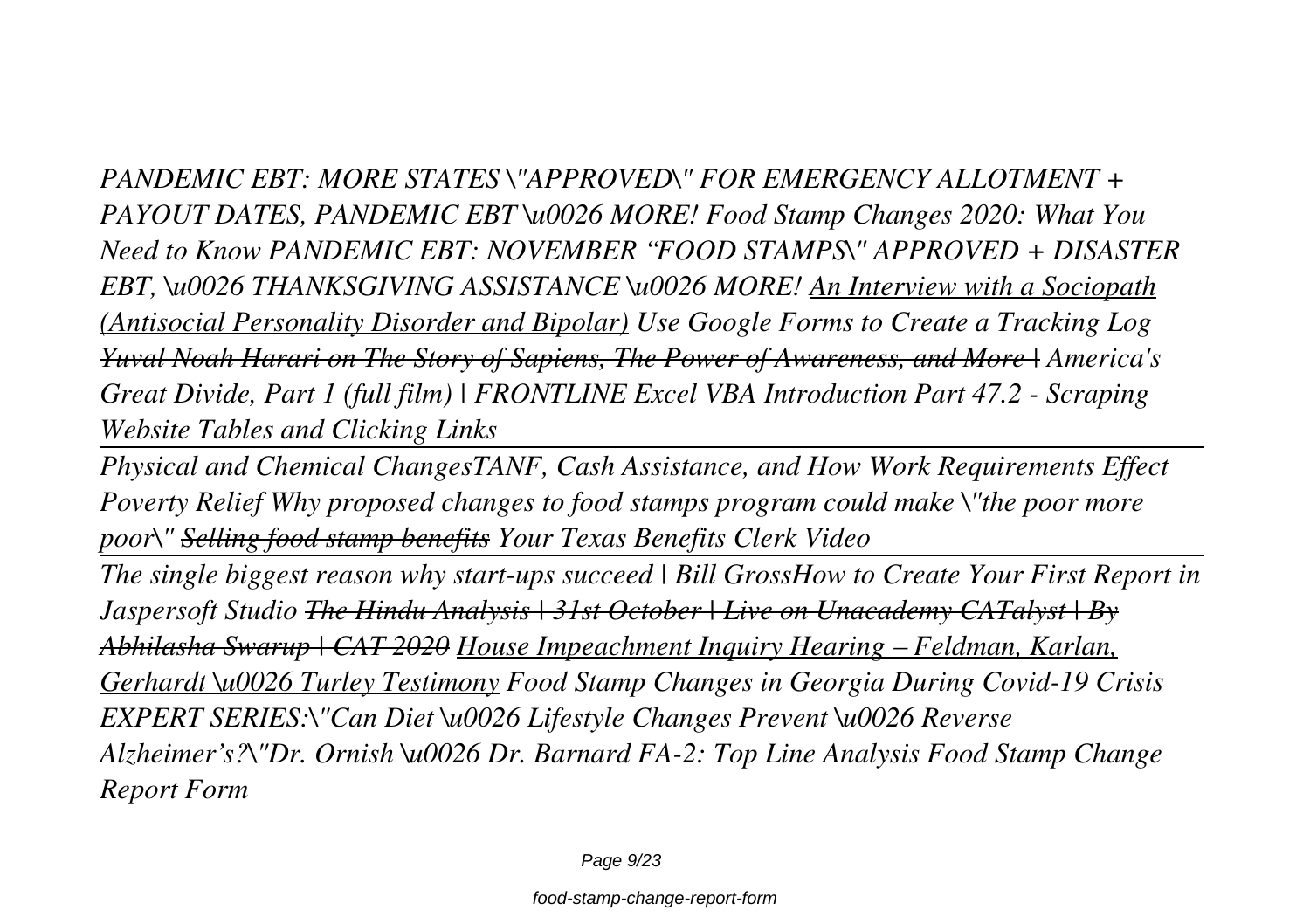Interim Change Report For Supplemental Nutrition ...

Welcome to Benefit Change Reporting - Missouri

DHS 0852 (10/18) Page 2, Can use prior version I must return this information to get benefits. I can talk to my worker or a person in charge if I have questions about this form. I register for the Oregon Food Stamp Employment Transition (OFSET) program all people in my household who want food benefits. My answers on this form will affect my benefits.This information may cause my benefits to go ...

FOOD STAMP CHANGE REPORT FORM. LDSS-3151(Rev. 9/01) PAGE 1. NEW YORK STATE OFFICE OF TEMPORARY AND DISABILITY ASSISTANCE CASE NUMBER. FOOD STAMP CHANGE REPORT FORM. (Please Print Clearly) YOUR RESPONSIBILITY TO REPORT CHANGES. YOU MUST REPORT ANY CHANGES IN YOUR CIRCUMSTANCESDATE: ACCORDING TO THE RULES LISTED BELOW:

change report form (please print clearly) you must report any changes in your circumstances. date: \_\_\_\_\_ according to the rules listed below. complete this form and mail to: to: address: local district name, address and telephone number: your responsibility to report changes . please read the questions and rules carefully.

Change Report for Nutrition, Cash, and Medical Assistance ...

Page 10/23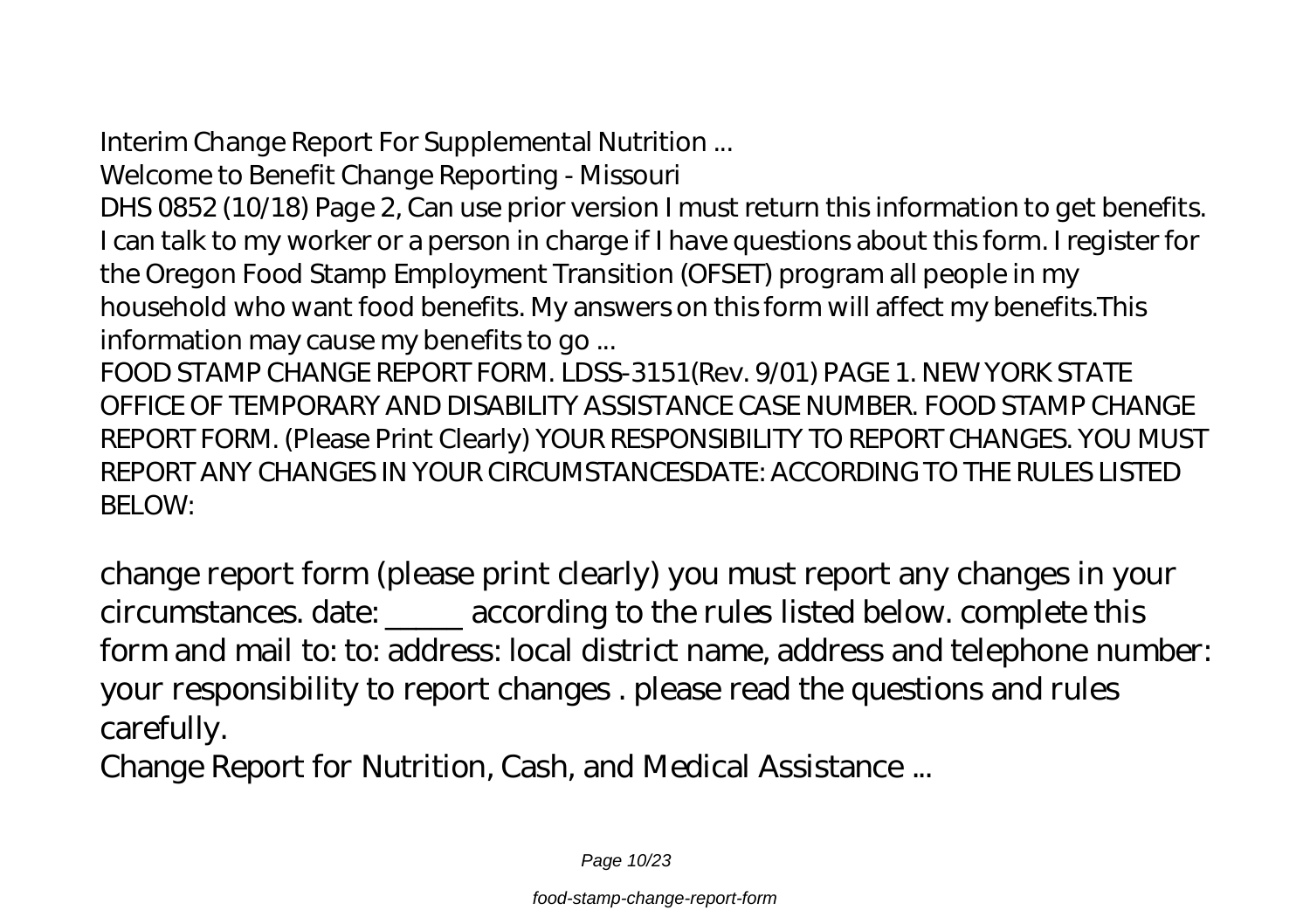Alabama food stamp application pdf. Fill out, securely sign, print or email your six month report form for food stamps alabama instantly with SignNow. The most secure digital platform to get legally binding, electronically signed documents in just a few seconds. Available for PC, iOS and Android. Start a free trial now to save yourself time and money!

You can report changes in the following ways: On-line at Health-e-Arizona Plus (HEAplus) for Medical Assistance. On-line at MyFamilyBenefits for Nutrition and Cash Assistance. By calling 1-855-432-7587 or 1-855-HEAplus. By completing the Change Report form and mailing, faxing, or submitting it to your local DES office. Change Report Form | mydss.mo.gov

CHANGE REPORT FORM FOR FOOD STAMP NON-SIMPLIFIED REPORTING ...

*Change Report (Spanish) (HS-2302sp) - Instructions Change Report (Arabic) (HS-2302a) - Instructions Change Report (Somali) HS-2302s) - Instructions. Families First Program Waiver of Hearing and Disqualification Consent Agreement (HS-3113) - Instructions ... hs-SSBG Monthly Services Report Form - instructions SUMMER FOOD SERVICE PROGRAM.*

Page 11/23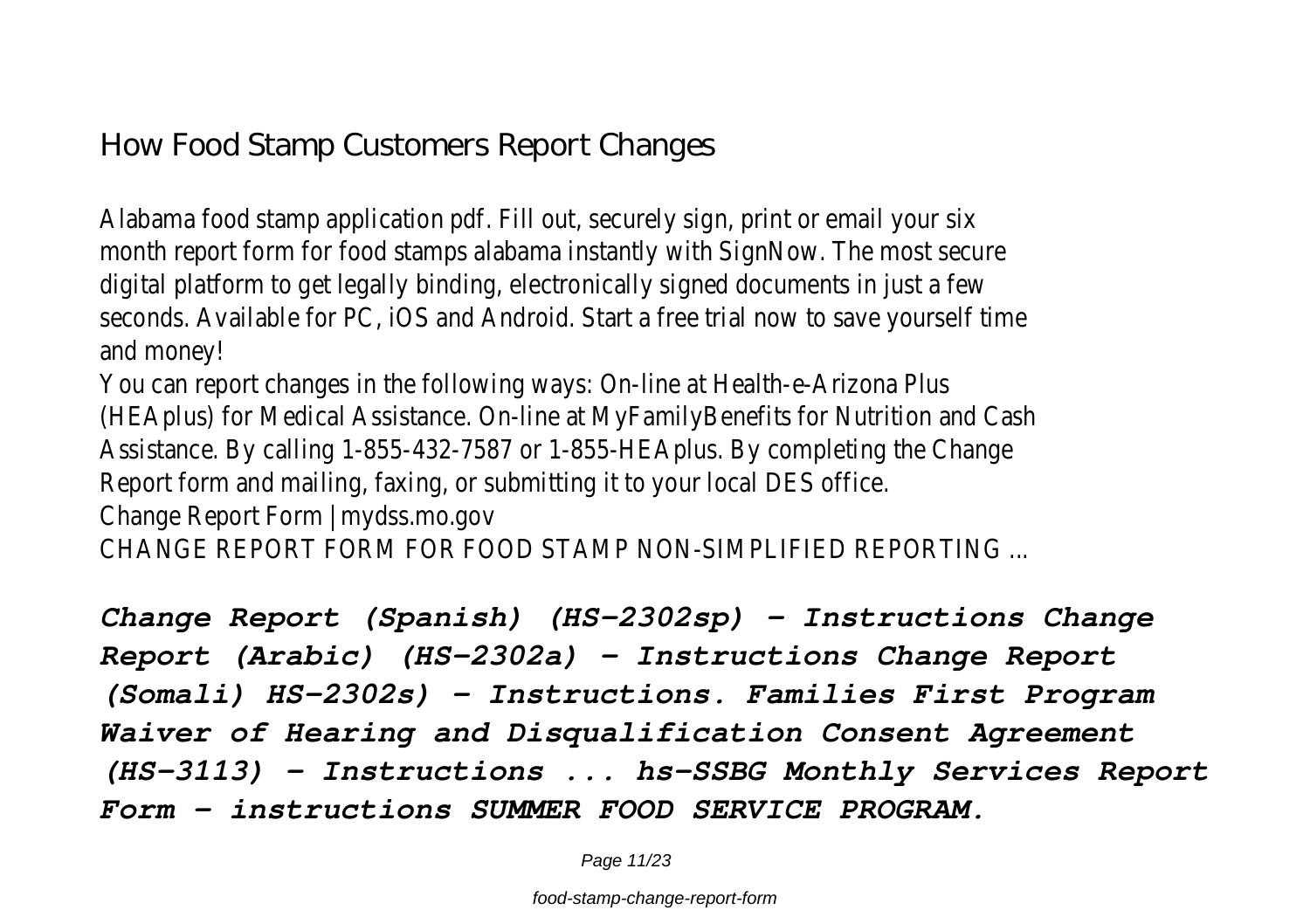*Change Report (412 KB) UPDATED 05/06/19; Bureau of Economic Security Forms UPDATED 04/18/19; Senior Citizens Aging Services FY-2015 Intake, Profile and Referral (IPR)Form Updated 02/04/2015(342KB) Senior Citizens Aging Services FY-2015 Intake, Profile and Referral (IPR) Record Change and Service Update Form (70KB)*

*You should touch base with your local food stamp office as soon as possible when changes occur, and some states even set deadlines. Households have 10 days to report most changes in New York City and Oregon, but some minor changes can wait and simply be reported at the time you recertify, which is usually annually.*

*Dphss guam. Fill out, securely sign, print or email your Change Report Form Final - Department of Public Health and Social ... - dphss guam instantly with SignNow. The most secure digital platform to get legally binding, electronically signed documents in just a few seconds. Available for PC, iOS and Android. Start a free trial now to save yourself time and money!*

Page 12/23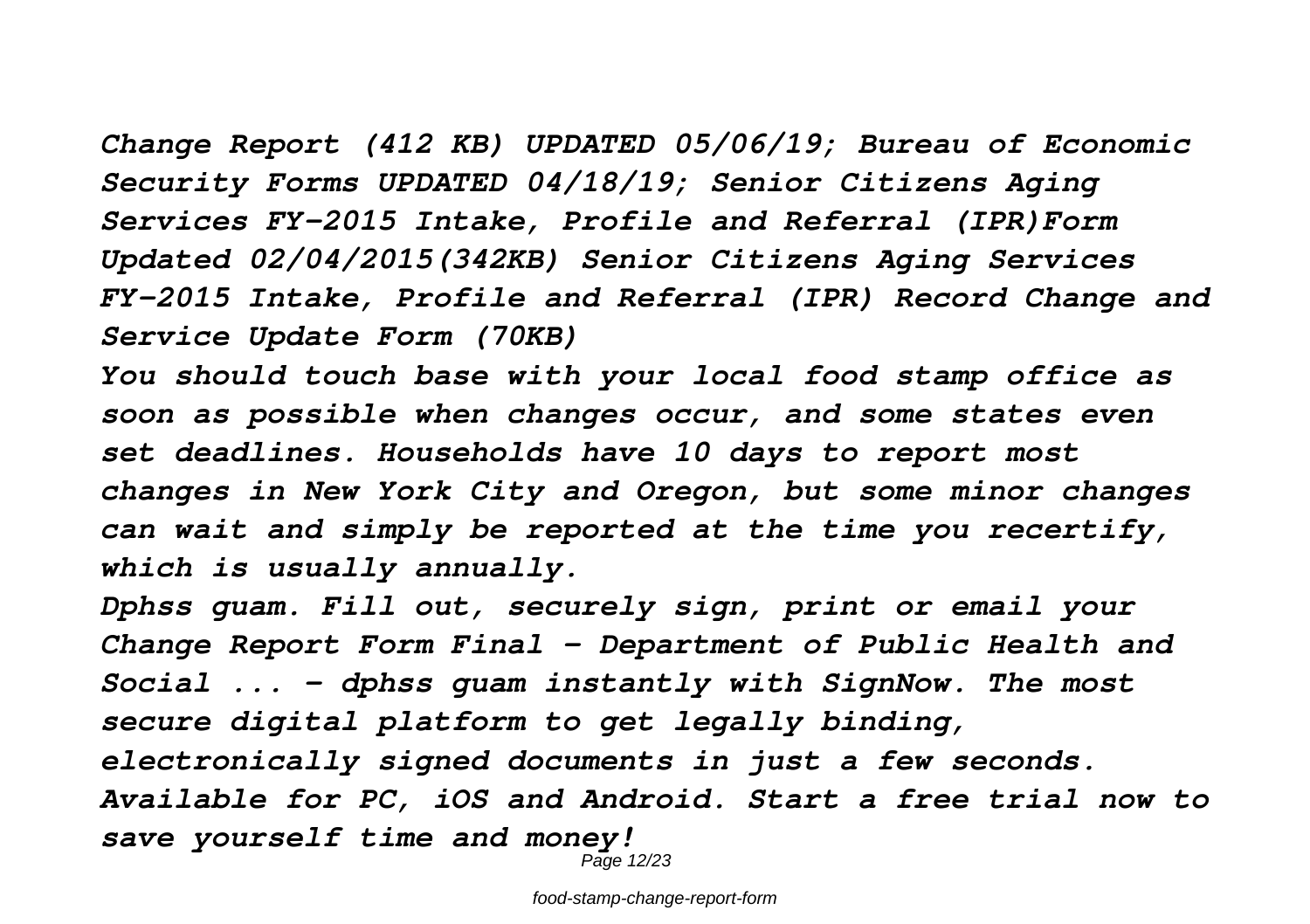How to use this form • Use this form to report changes for Supplemental Nutrition Assistance Program (SNAP) food benefits, Temporary Assistance for Needy Families (TANF) cash and medical. • Attach proof of income changes. • Complete only the parts that describe your changes. • Sign and date the form. If a change affects your benefits, the Department of Human Services (DHS) will send you a notice.We usually

CHANGE REPORT FORMOFFICE USE ONLY – DATE STAMP. Name: Case No: Address: Phone numbers where you can be reachedCity/State/Zip: Home: Other: Food assistance households only have to report a change when the total monthly gross income exceeds 130% of the Federal Poverty Level for the household size and when work hours of able bodied adults fall below 20 hours per week when averaged monthly. Change Report Form - DPAweb

Supplemental Nutrition Assistance Program (SNAP) Change ...

**Change Report Form To utilize the full functionality of a fillable PDF file, you must download the form, and fill in the form fields using your default browser. Media**

## **PANDEMIC EBT: MORE STATES \"APPROVED\" FOR EMERGENCY**

Page 13/23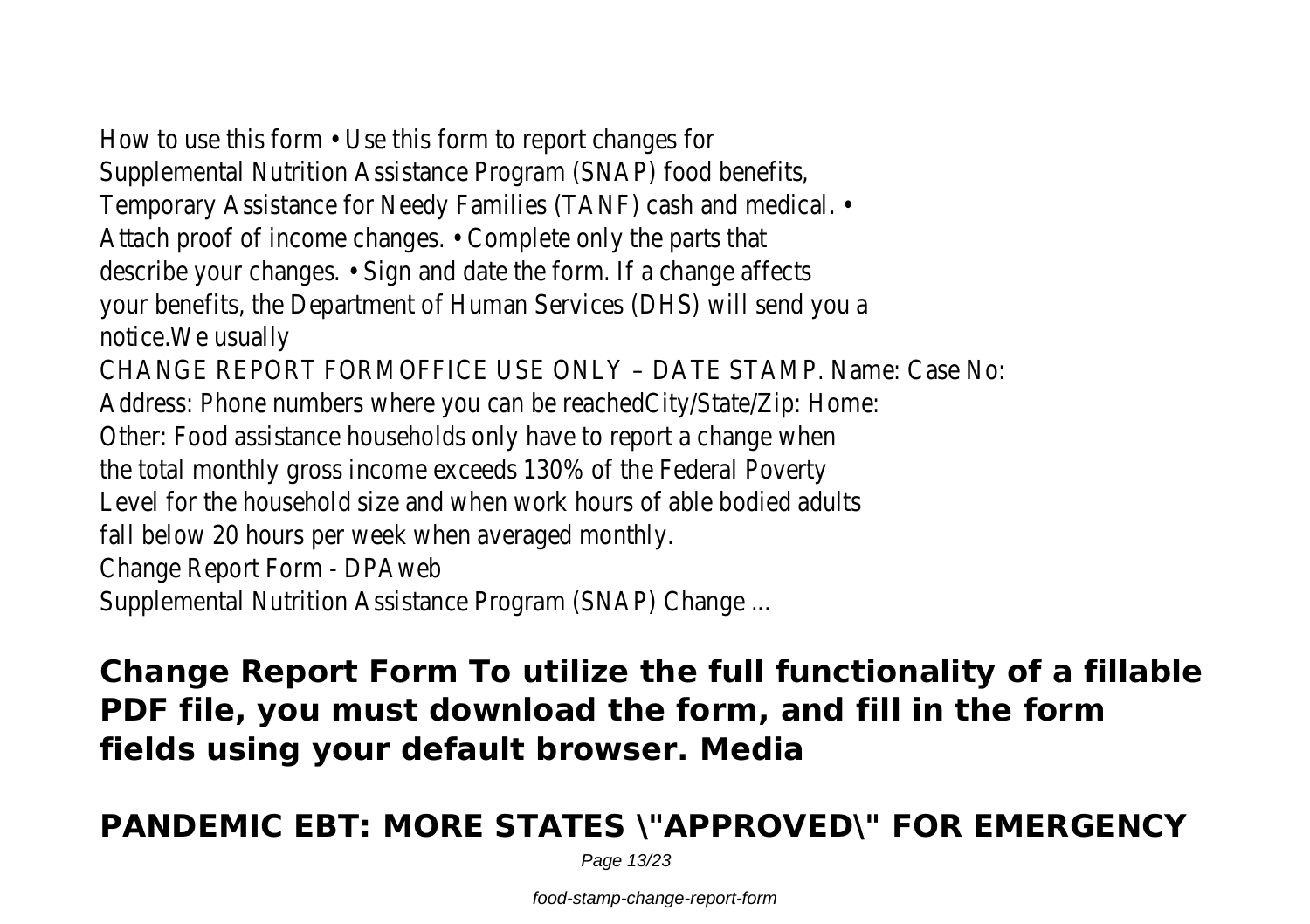**ALLOTMENT + PAYOUT DATES, PANDEMIC EBT \u0026 MORE! Food Stamp Changes 2020: What You Need to Know PANDEMIC EBT: NOVEMBER "FOOD STAMPS\" APPROVED + DISASTER EBT, \u0026 THANKSGIVING ASSISTANCE \u0026 MORE! An Interview with a Sociopath (Antisocial Personality Disorder and Bipolar)** *Use Google Forms to Create a Tracking Log* **Yuval Noah Harari on The Story of Sapiens, The Power of Awareness, and More |** *America's Great Divide, Part 1 (full film) | FRONTLINE Excel VBA Introduction Part 47.2 - Scraping Website Tables and Clicking Links*

**Physical and Chemical ChangesTANF, Cash Assistance, and How Work Requirements Effect Poverty Relief** *Why proposed changes to food stamps program could make \"the poor more poor\"* **Selling food stamp benefits** *Your Texas Benefits Clerk Video*

**The single biggest reason why start-ups succeed | Bill Gross** *How to Create Your First Report in Jaspersoft Studio* **The Hindu Analysis | 31st October | Live on Unacademy CATalyst | By Abhilasha Swarup | CAT 2020 House Impeachment Inquiry** Page 14/23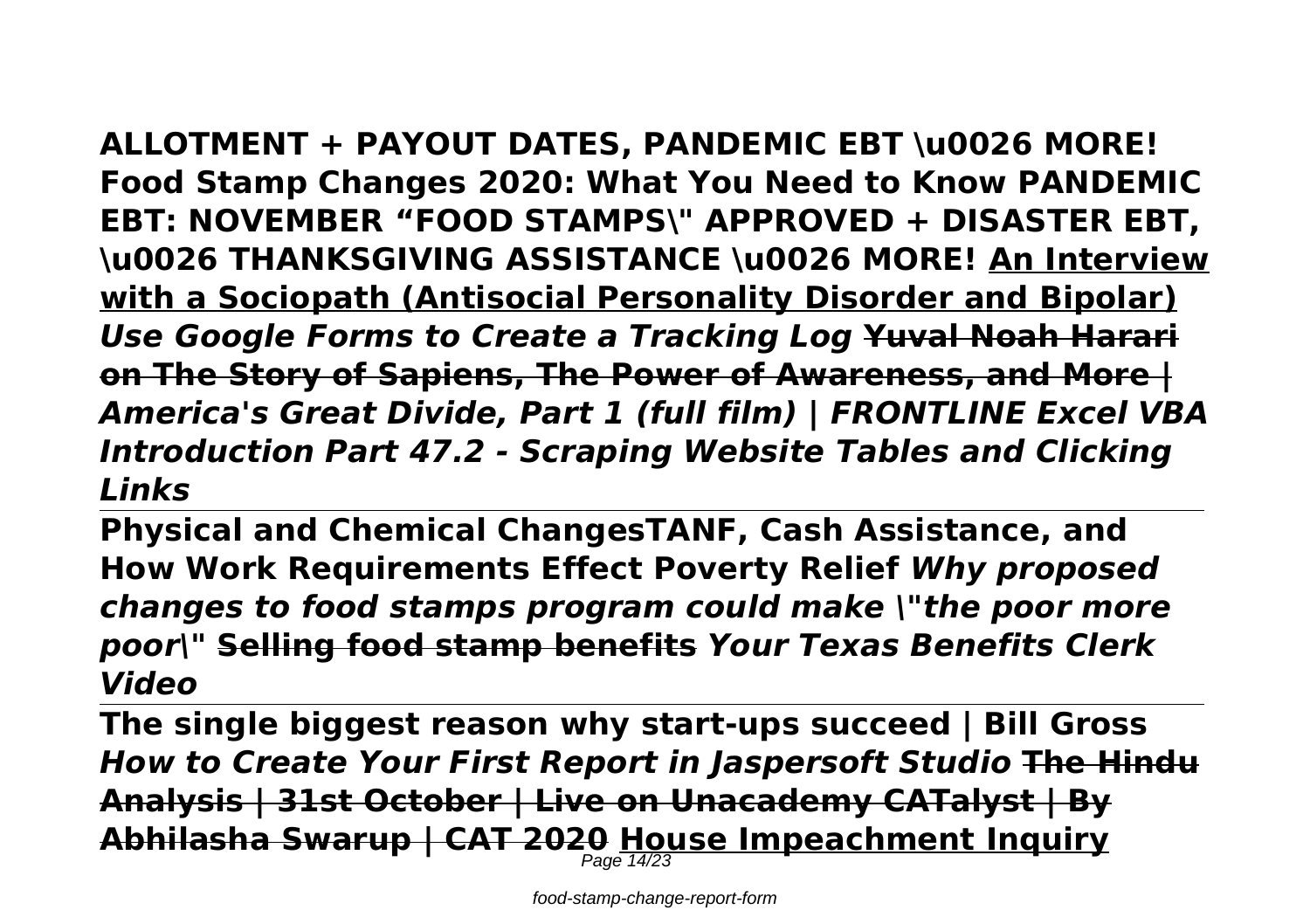**Hearing – Feldman, Karlan, Gerhardt \u0026 Turley Testimony** *Food Stamp Changes in Georgia During Covid-19 Crisis EXPERT SERIES:\"Can Diet \u0026 Lifestyle Changes Prevent \u0026 Reverse Alzheimer's?\"Dr. Ornish \u0026 Dr. Barnard* **FA-2: Top Line Analysis Food Stamp Change Report Form FSP-922 (Rev. 5/10) (Page 1) CHANGE REPORT FORM FOR FOOD STAMP NON-SIMPLIFIED REPORTING CASES. This form is to be used to notify your food stamp office of any changes in your household's circumstances. You can also call**

**\_\_\_\_\_\_\_\_\_\_\_\_\_\_\_\_\_\_\_\_\_\_\_\_\_\_\_\_\_\_\_\_\_\_\_\_\_\_\_ to report changes. YOU MUST REPORT THE FOLLOWING CHANGES WITHIN 10 DAYS OF FINDING OUT ABOUT THEM.**

**CHANGE REPORT FORM FOR FOOD STAMP NON-SIMPLIFIED REPORTING ...**

**FOOD STAMP CHANGE REPORT FORM. LDSS-3151(Rev. 9/01) PAGE 1. NEW YORK STATE OFFICE OF TEMPORARY AND DISABILITY ASSISTANCE CASE NUMBER. FOOD STAMP CHANGE REPORT FORM. (Please Print Clearly) YOUR RESPONSIBILITY TO**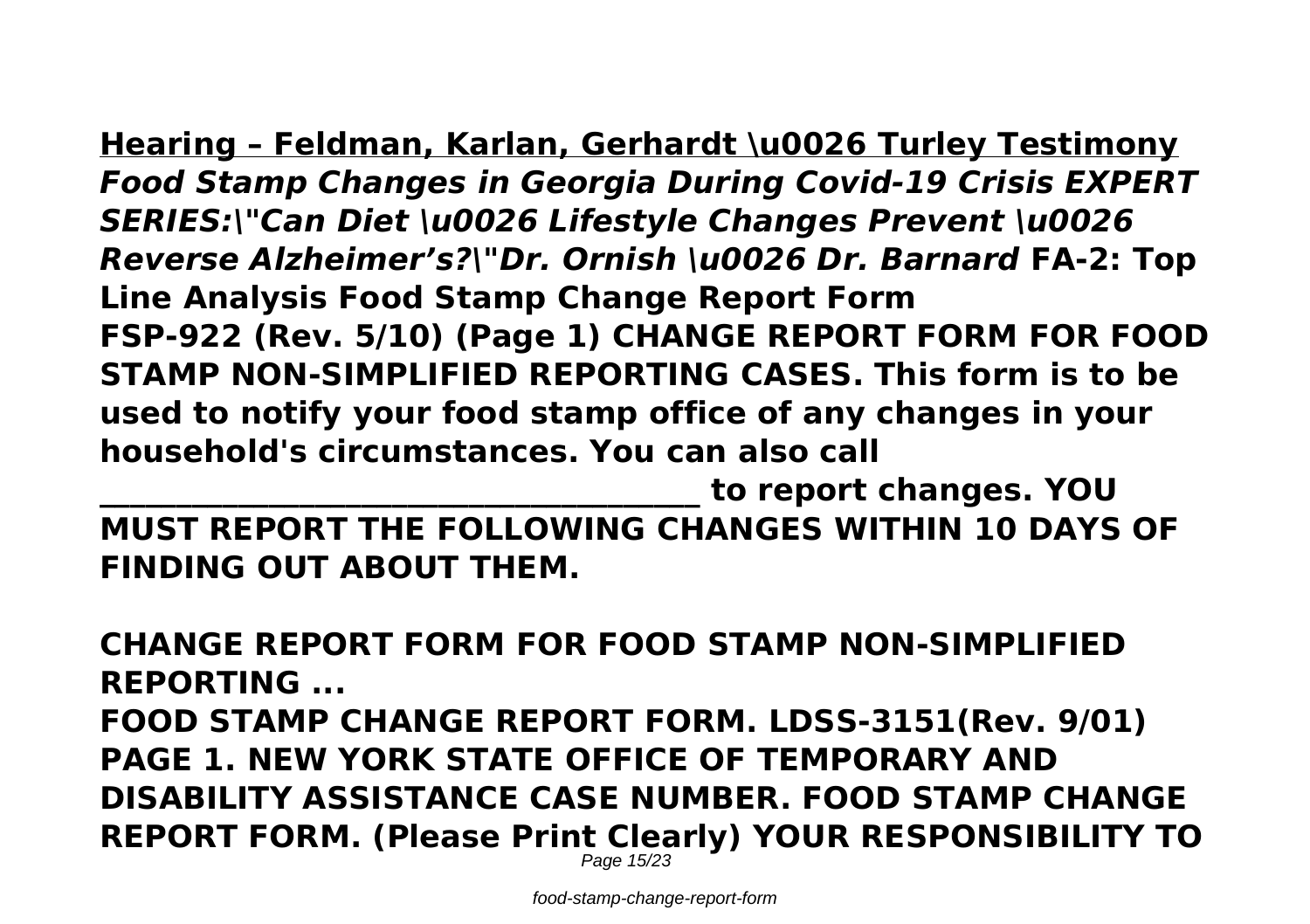## **REPORT CHANGES. YOU MUST REPORT ANY CHANGES IN YOUR CIRCUMSTANCESDATE: ACCORDING TO THE RULES LISTED BELOW:**

## **FOOD STAMP CHANGE REPORT FORM**

**The change would have lower ed the amount of Food Stamp benefits How to report Call 1 -855-FSD-INFO (1-855-373-4636) OR Visit any local FSD office. Find one near you at: h ttp://dss.mo.gov/dss\_map OR Submit a change report form online through the Missouri Benefits Center at : www.mydss.mo.gov Mid-Certification Review Form What is a**

**How Food Stamp Customers Report Changes How to use this form • Use this form to report changes for Supplemental Nutrition Assistance Program (SNAP) food benefits, Temporary Assistance for Needy Families (TANF) cash and medical. • Attach proof of income changes. • Complete only the parts that describe your changes. • Sign and date the form. If a change affects your benefits, the Department of**

Page 16/23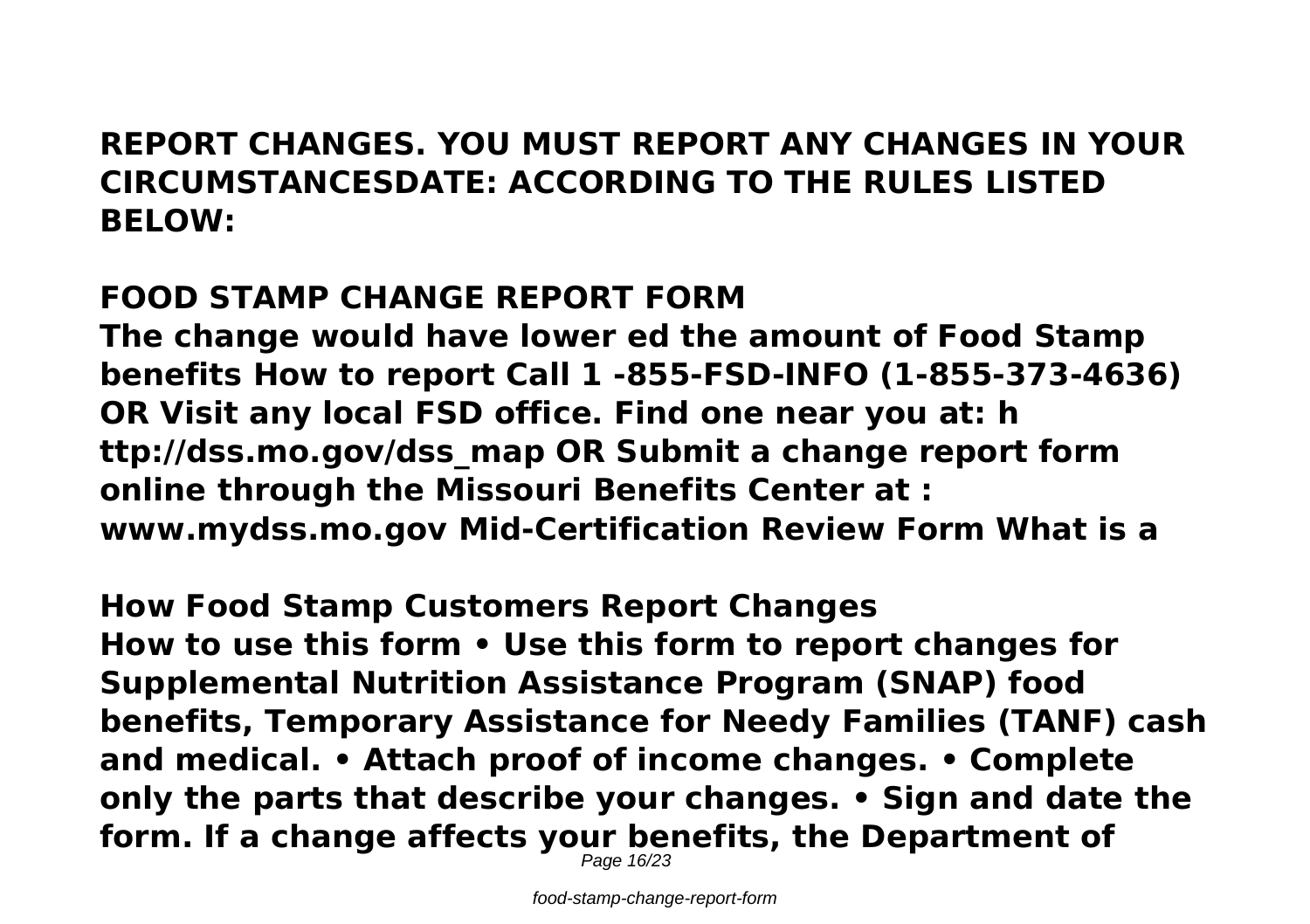**Human Services (DHS) will send you a notice.We usually**

**Change Report - Oregon DHS Applications home Change Report Form To utilize the full functionality of a fillable PDF file, you must download the form, and fill in the form fields using your default browser. Media**

**Change Report Form | mydss.mo.gov**

**There are 2 ways to report a change: You can report it over the phone which is the most direct way to get the change processed. However, there are very long wait times and it may be difficult to...**

**Reporting Changes In Your Situation - Florida Food Stamp ... You can report changes in the following ways: On-line at Health-e-Arizona Plus (HEAplus) for Medical Assistance. On-line at MyFamilyBenefits for Nutrition and Cash Assistance. By calling 1-855-432-7587 or 1-855-HEAplus. By completing the Change Report form and mailing, faxing, or submitting it to** Page  $17\overline{2}3$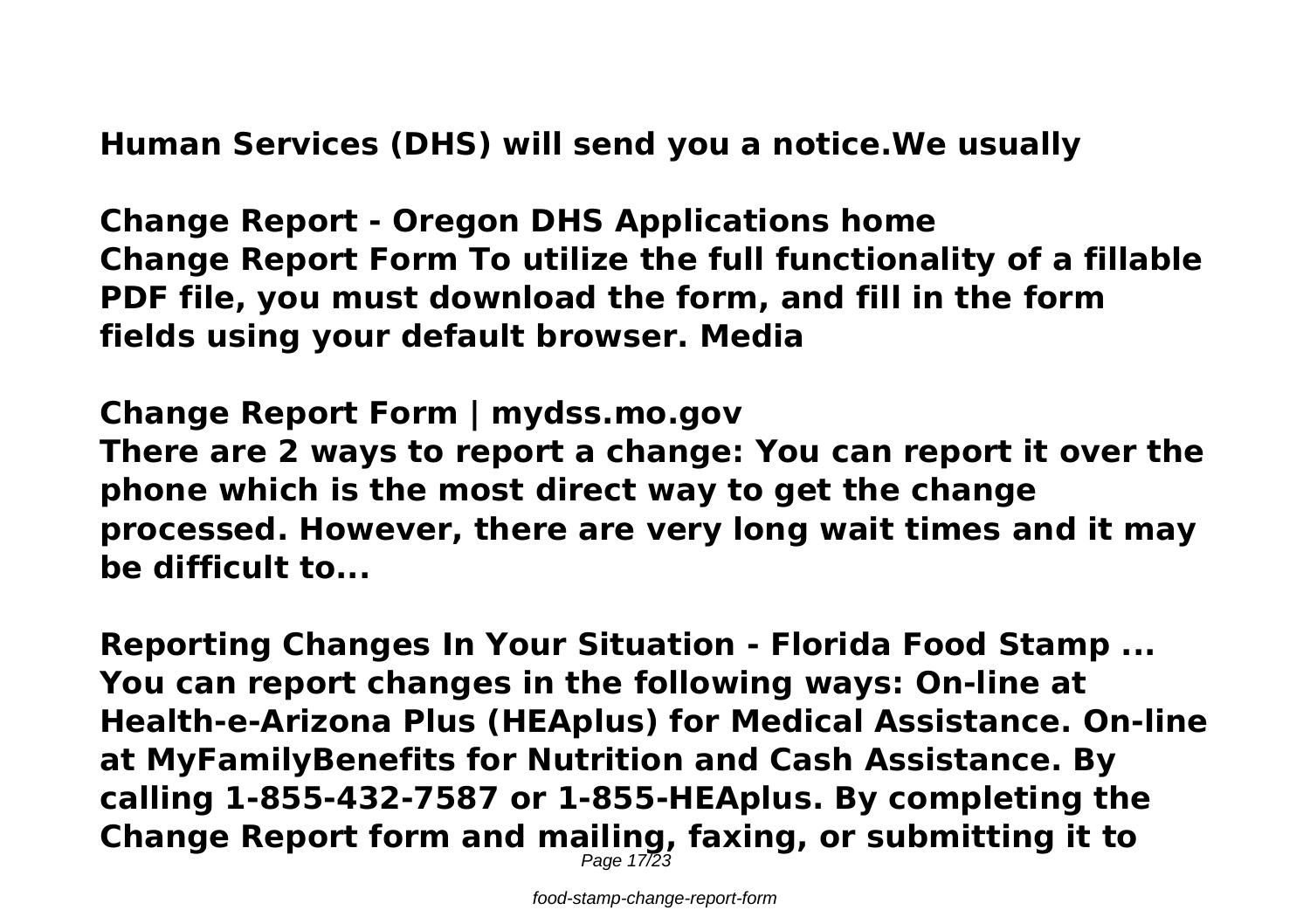**your local DES office.**

**Change Report for Nutrition, Cash, and Medical Assistance ... If you do not wish to create an online account to Report your Change, you can choose one of the options below: Click here to download a Change Report Form. Complete, print, and return to a Resource Center here ; Call the Customer Service Center at 855-373-4636**

**Welcome to Benefit Change Reporting - Missouri Change Report (412 KB) UPDATED 05/06/19; Bureau of Economic Security Forms UPDATED 04/18/19; Senior Citizens Aging Services FY-2015 Intake, Profile and Referral (IPR)Form Updated 02/04/2015(342KB) Senior Citizens Aging Services FY-2015 Intake, Profile and Referral (IPR) Record Change and Service Update Form (70KB)**

## **Forms from the Department of Public Health and Social Services**

Page 18/23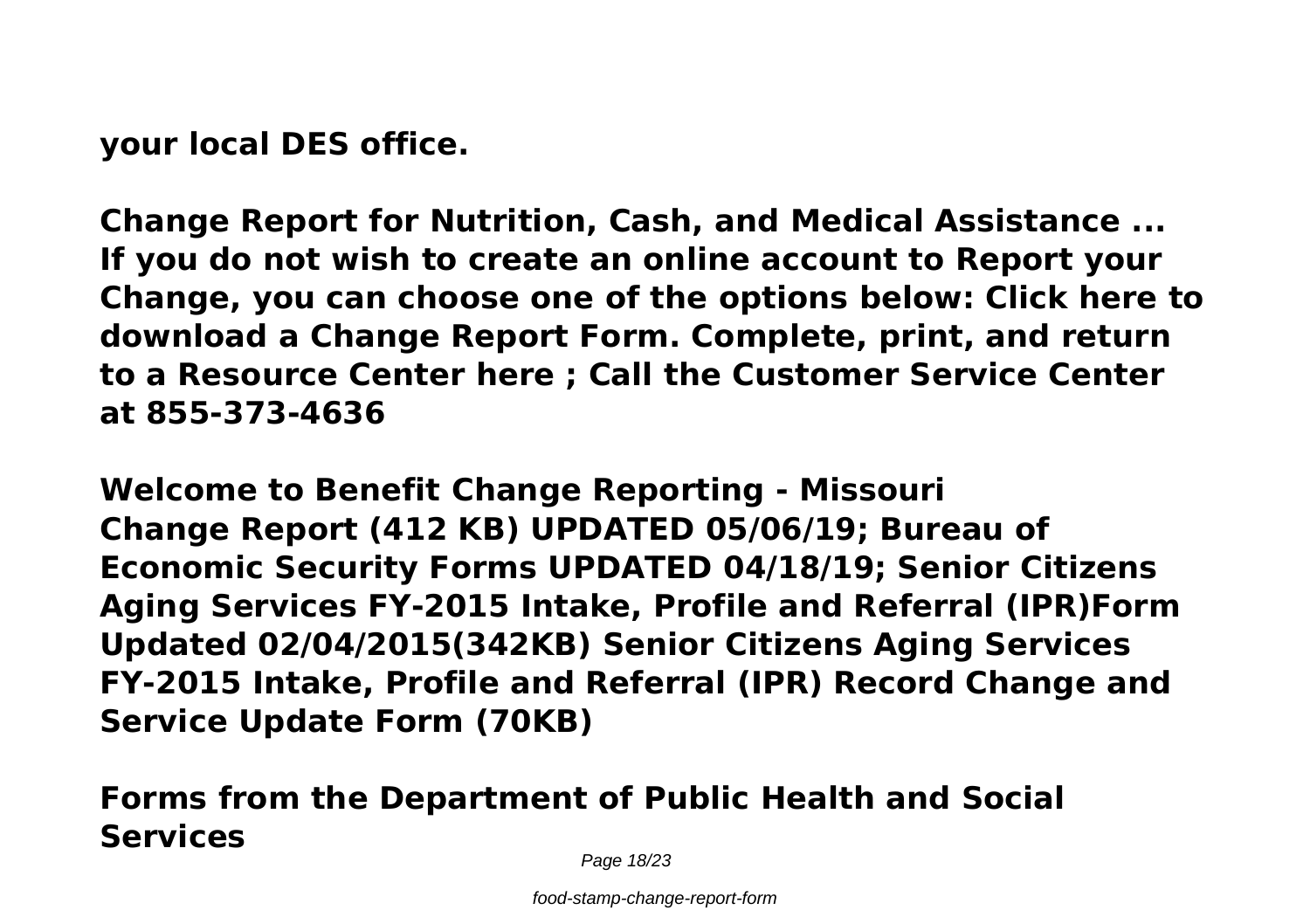**Change Report (Spanish) (HS-2302sp) - Instructions Change Report (Arabic) (HS-2302a) - Instructions Change Report (Somali) HS-2302s) - Instructions. Families First Program Waiver of Hearing and Disqualification Consent Agreement (HS-3113) - Instructions ... hs-SSBG Monthly Services Report Form - instructions SUMMER FOOD SERVICE PROGRAM.**

## **Forms and Applications - Tennessee**

**You may use this form to report the following changes in your household's circumstances. SUPPLEMENTAL NUTRITION ASSISTANCE PROGRAM ONLY You must report changes in your total household income when it exceeds the limit for your household size. You do not have to report changes in your TEA benefit amount**

**Change Report Form - AR Human Services CHANGE REPORT FORMOFFICE USE ONLY – DATE STAMP. Name: Case No: Address: Phone numbers where you can be reachedCity/State/Zip: Home: Other: Food assistance** Page 19/23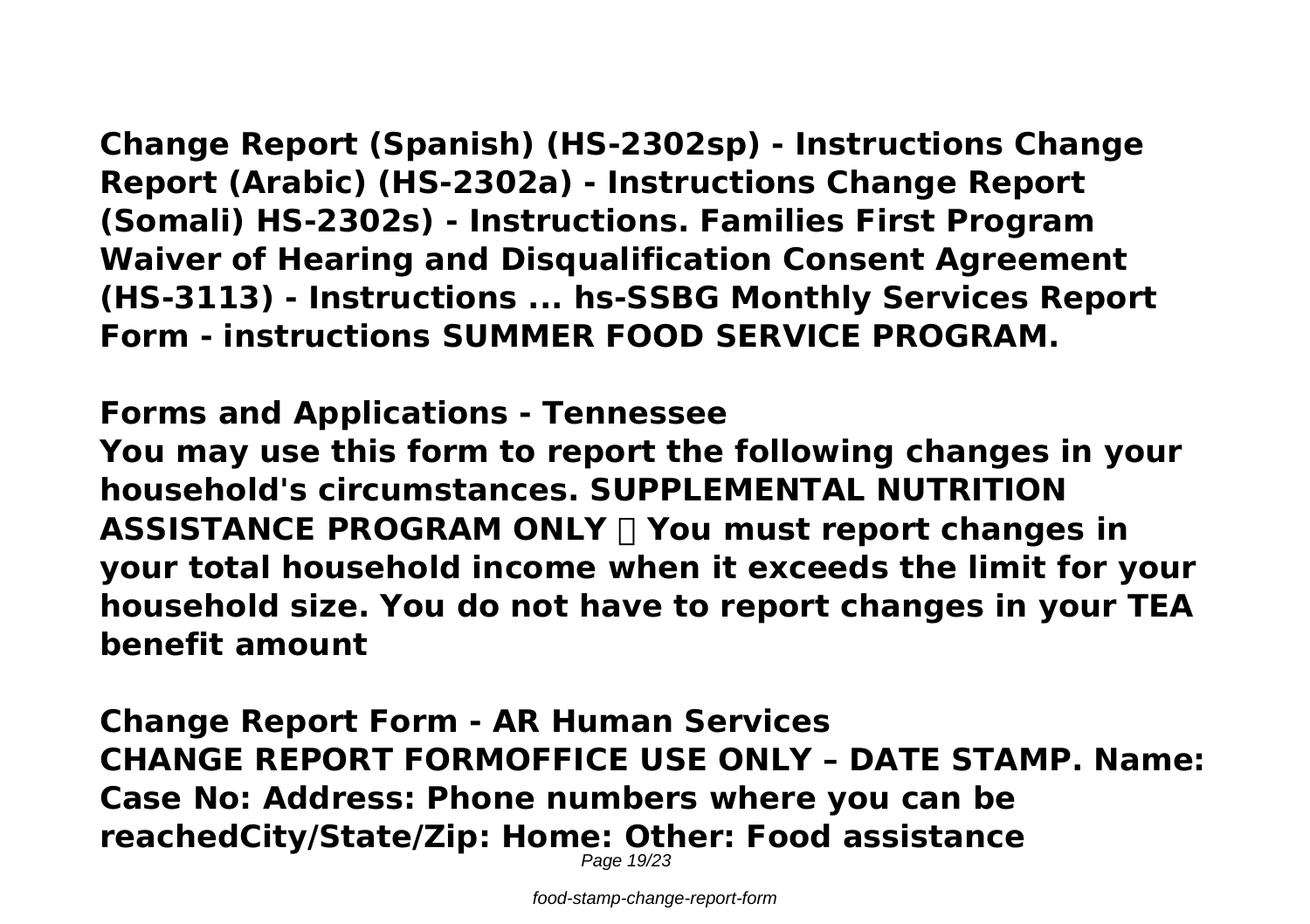**households only have to report a change when the total monthly gross income exceeds 130% of the Federal Poverty Level for the household size and when work hours of able bodied adults fall below 20 hours per week when averaged monthly.**

### **CHANGE REPORT FORM**

**change report form (please print clearly) you must report any changes in your circumstances. date: \_\_\_\_\_ according to the rules listed below. complete this form and mail to: to: address: local district name, address and telephone number: your responsibility to report changes . please read the questions and rules carefully.**

**Supplemental Nutrition Assistance Program (SNAP) Change ... Dphss guam. Fill out, securely sign, print or email your Change Report Form Final - Department of Public Health and Social ... dphss guam instantly with SignNow. The most secure digital platform to get legally binding, electronically signed**

Page 20/23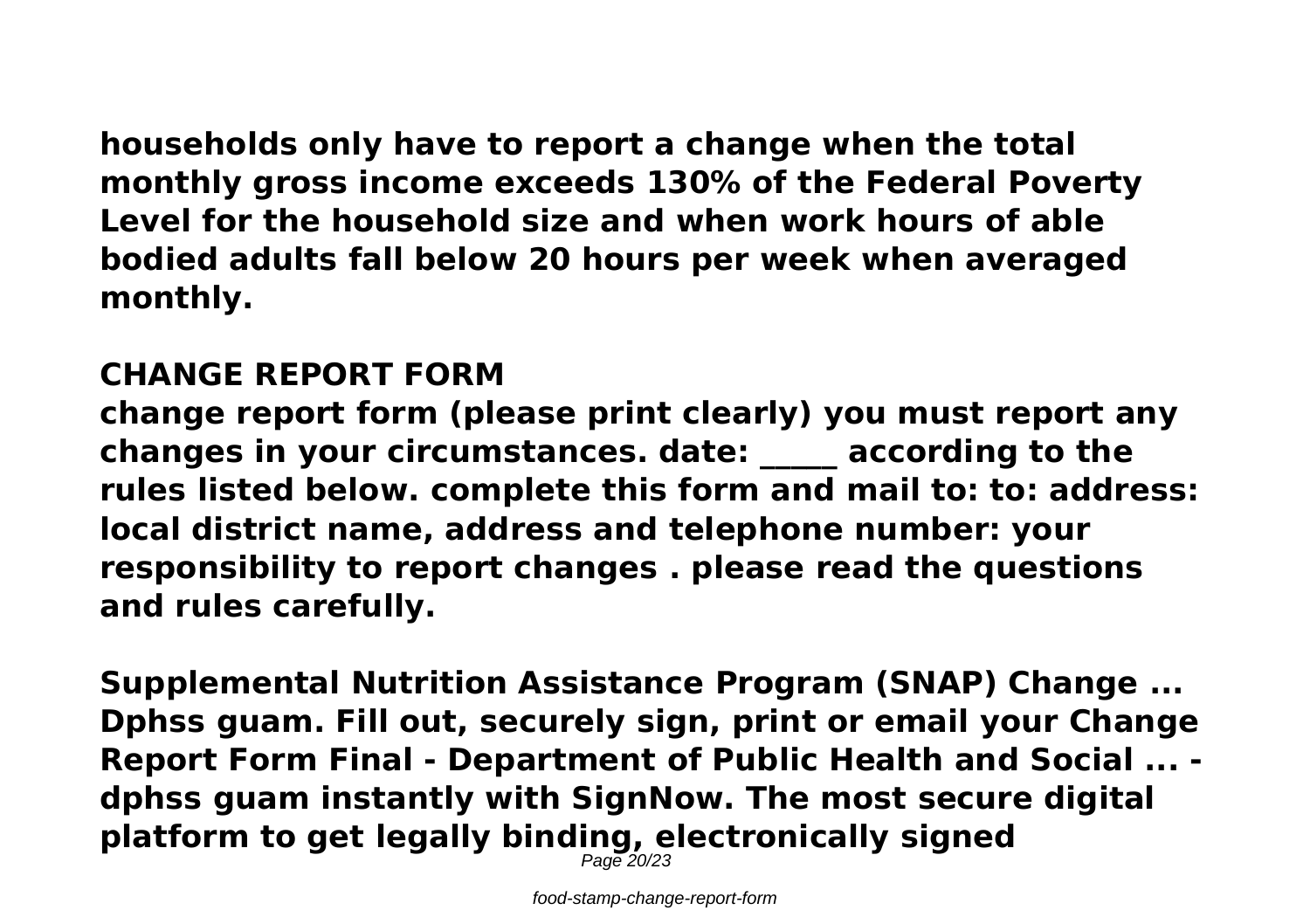**documents in just a few seconds. Available for PC, iOS and Android. Start a free trial now to save yourself time and money!**

**Dphss guam - Fill Out and Sign Printable PDF Template ... Change Report Form. GEN 55 (06-3621) rev 03/17. 1 of. Change Report Form. Use this form to report changes in your household or family. The Division of Public Assistance needs to know about these changes so we can determine your continued eligibility for assistance and benefit amount. Changes must be reported within 10 days of when you know of the change.**

#### **Change Report Form - DPAweb**

**DHS 0852 (10/18) Page 2, Can use prior version I must return this information to get benefits. I can talk to my worker or a person in charge if I have questions about this form. I register for the Oregon Food Stamp Employment Transition (OFSET) program all people in my household who want food benefits.**

Page 21/23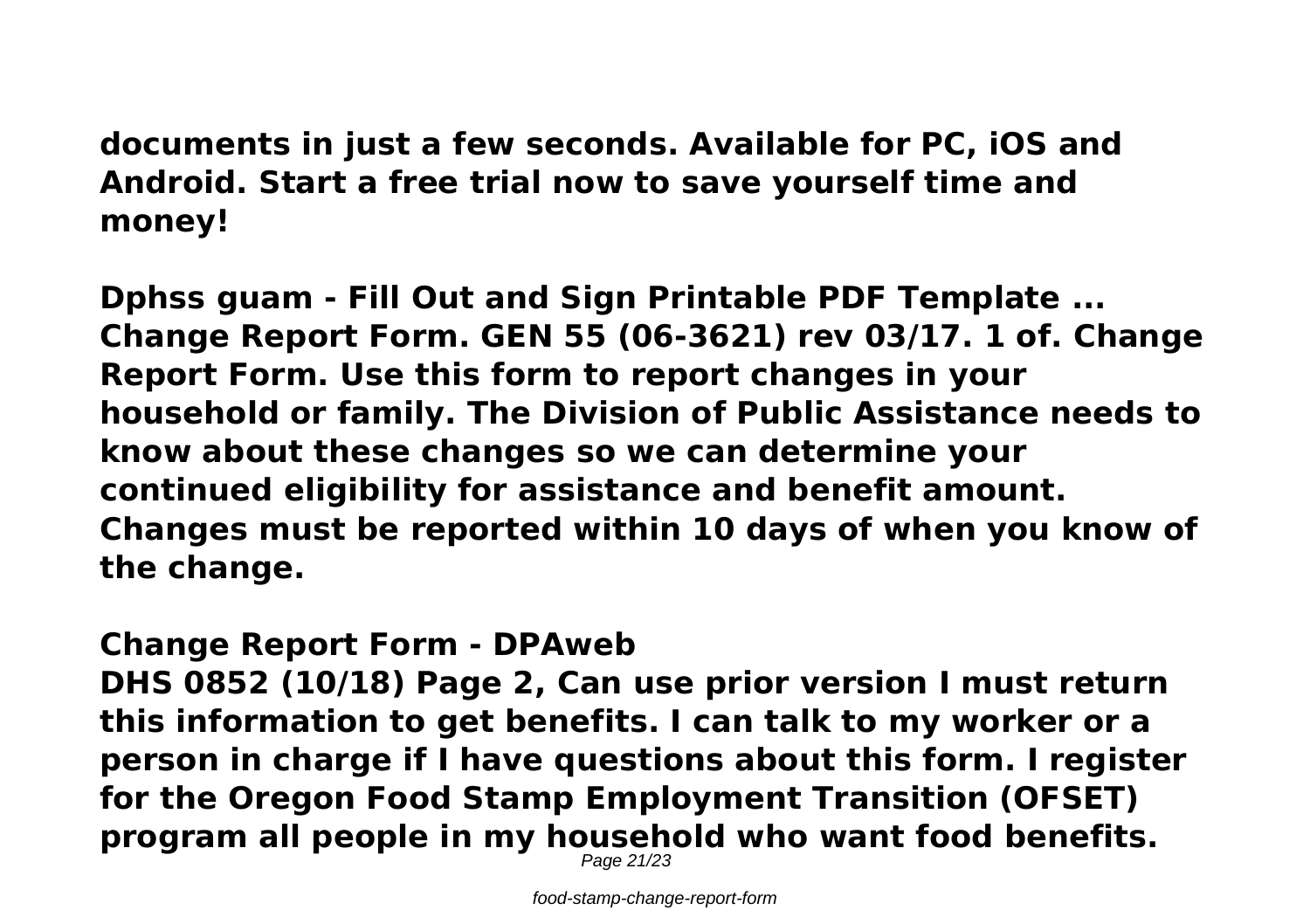**My answers on this form will affect my benefits.This information may cause my benefits to go ...**

**Interim Change Report For Supplemental Nutrition ... Alabama food stamp application pdf. Fill out, securely sign, print or email your six month report form for food stamps alabama instantly with SignNow. The most secure digital platform to get legally binding, electronically signed documents in just a few seconds. Available for PC, iOS and Android. Start a free trial now to save yourself time and money!**

**Alabama food stamp application pdf - Fill Out and Sign ... You should touch base with your local food stamp office as soon as possible when changes occur, and some states even set deadlines. Households have 10 days to report most changes in New York City and Oregon, but some minor changes can wait and simply be reported at the time you recertify, which is usually annually.**

Page 22/23